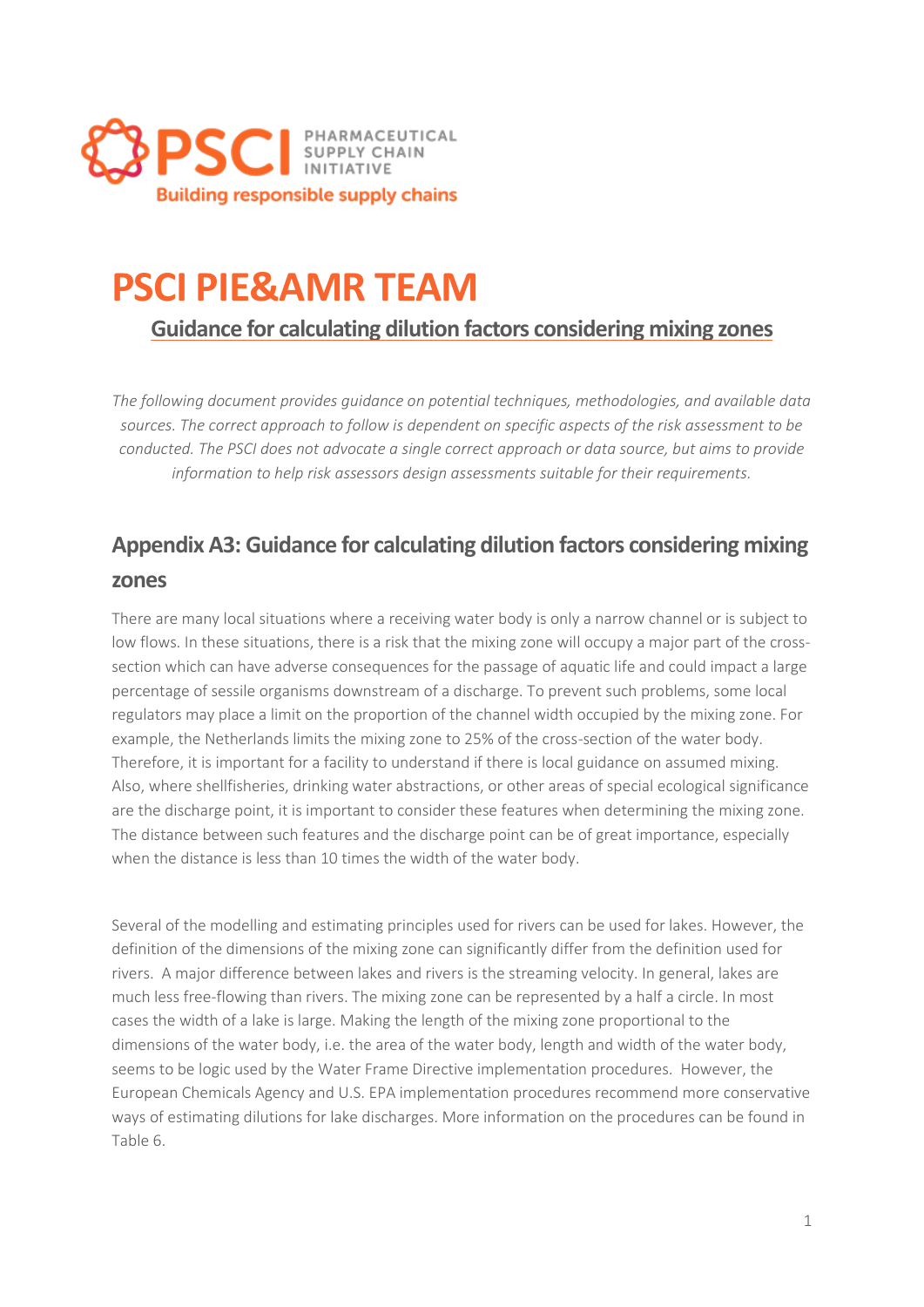Table 6 provides a comparison of the assumptions and inputs for calculating appropriate dilution factors while considering mixing zones in rivers, lakes and ocean receiving waters as recommended by the European Commission (Water Framework Directive), the European Chemicals Agency (REACH), and the US and Canadian EPAs. Assumptions and inputs useful for comparison of PECs to chronic, acute and drinking water PNEC values are included. The choice of which calculation methods are used may be driven in part by local regulator expectations. Table 6 does not include any calculation factors for estuary/tidal waters as they are case specific.

An overview for selecting the appropriate hydraulics for meeting PNEC values was also presented by the Pharmaceutical Supply Chain Initiative (PSCI) in the course of the PIE/AMR Deep Dive training seminar held on 17th September 2019 in Hyderabad, India [\(https://pscinitiative.org/resource?resource=482\)](https://pscinitiative.org/resource?resource=482).

*Table 6 Comparison of European Commission, European Chemicals Agency and United States Environmental Protection Agency surface water quality assessment factors used to assess compliance with Environmental Quality Standards*

| <b>Guidance</b>           | <b>WFD</b>                               | <b>REACH</b>                    | <b>US EPA / Canada</b>                |
|---------------------------|------------------------------------------|---------------------------------|---------------------------------------|
| <b>Agency</b>             | <b>European Commission</b>               | <b>European Chemicals</b>       | <b>US Environmental Protection</b>    |
|                           |                                          | Agency                          | Agency / Environment Canada           |
|                           | <b>Water Framework Directive's</b>       | <b>REACH Guidance on</b>        | <b>Technical Support Document for</b> |
|                           | <b>Technical Background Document</b>     | information requirements        | <b>Water Quality-based Toxics</b>     |
|                           | on Identification of Mixing Zones        | and Chemical Safety             | Control (1991) (Error! Reference      |
| <b>Guidance Reference</b> | (2010) (Error! Reference source          | <b>Assessment Chapter R.16:</b> | source not found. Error!              |
|                           | not found. Error! Reference              | <b>Environmental exposure</b>   | Reference source not found.           |
|                           | source not found.)                       | assessment Version 3.0          | <b>Error! Reference source not</b>    |
|                           |                                          | (2016) Error! Reference         | found. Error! Reference source        |
|                           |                                          | source not found.               | not found.)                           |
| RIVERS - Chronic          |                                          |                                 |                                       |
| Default dilution factor   | Assume no dilution (i.e. no              | A standard dilution of 10       | Not provided. However, you            |
| for chronic PNEC values   | mixing)                                  | is used when releasing to       | could assume no dilution (i.e. no     |
|                           |                                          | a freshwater                    | mixing)                               |
|                           |                                          | environment.                    |                                       |
| Stream flow used for      | Q90 (The flow which is exceeded          | When carrying out a site-       | 7Q10 (The lowest 7 consecutive        |
| dilution analysis to      | during 90% of the time.                  | specific assessment,            | day flow that occurs once every       |
| meet chronic PNEC         | Sometimes also called a 10 <sup>th</sup> | specific data on the            | 10 years)                             |
| values                    | percentile flow)                         | receiving water may be          |                                       |
|                           |                                          | used with regard to the         |                                       |
|                           |                                          | dilution capacity of the        |                                       |
|                           |                                          | environment (site-specific      |                                       |
|                           |                                          | data should be justified        |                                       |
|                           |                                          | and explained). However,        |                                       |
|                           |                                          | it should be noted that a       |                                       |
|                           |                                          | dilution factor higher          |                                       |
|                           |                                          | than 1000 should not be         |                                       |
|                           |                                          | used in any case.               |                                       |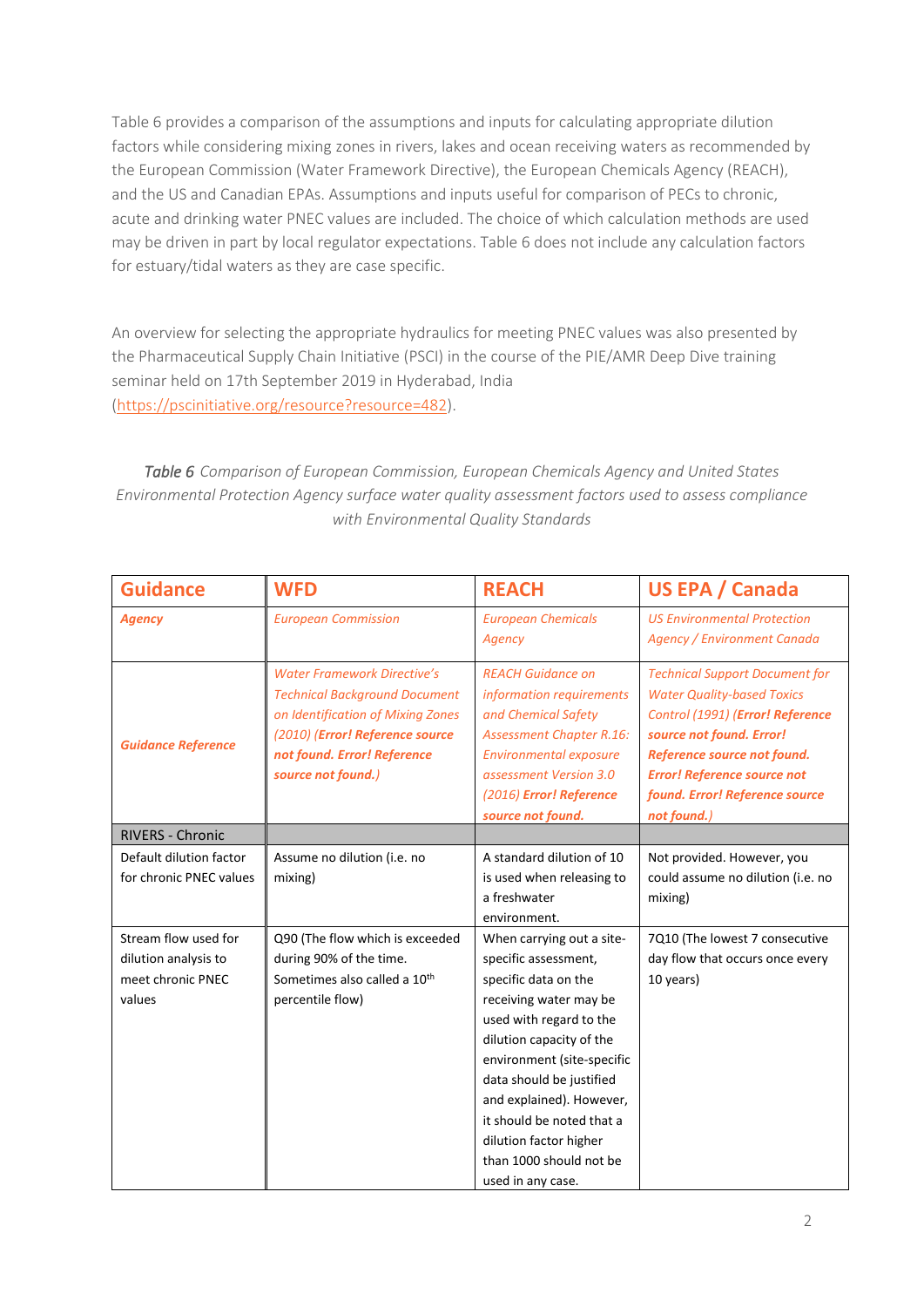| <b>Guidance</b>                                                   | <b>WFD</b>                                                                                                                                                                                                                                                                                                                                                                                                                                                                                                                                                              | <b>REACH</b>                                                                      | <b>US EPA / Canada</b>                                                                                                                                                                                                                                                                                                                                                                                                                                                                                                                                                                                                                       |
|-------------------------------------------------------------------|-------------------------------------------------------------------------------------------------------------------------------------------------------------------------------------------------------------------------------------------------------------------------------------------------------------------------------------------------------------------------------------------------------------------------------------------------------------------------------------------------------------------------------------------------------------------------|-----------------------------------------------------------------------------------|----------------------------------------------------------------------------------------------------------------------------------------------------------------------------------------------------------------------------------------------------------------------------------------------------------------------------------------------------------------------------------------------------------------------------------------------------------------------------------------------------------------------------------------------------------------------------------------------------------------------------------------------|
| Mixing zone size<br>allowed for chronic<br><b>PNEC</b>            | Up to 100% Q90. The WFD<br>guidance notes that In some<br>countries a limit is placed upon<br>the proportion of the channel<br>width occupied by the mixing<br>zone. For example, in the<br>Netherlands the mixing zone is<br>limited to 25% of the cross-<br>section of the water body. In the<br>discharge test criteria are chosen<br>in such a way that when mixing<br>zone criteria can be met in<br>streaming water bodies at<br>distance (L), the cross section<br>taken by in the mixing zone,<br>bounded by EQS, (in general) will<br>not be greater than 25%. | Based on defaults only<br>unless computer<br>modelled or dye tested               | While the TSD does not prescribe<br>mixing zones for chronic PNEC<br>values, EPA regulations require<br>each state to adopt mixing zone<br>rules and EPA approve them. The<br>most common general guideline<br>is that the chronic mixing zone<br>should be limited to no more<br>than 1/4 (25%) to 1/2 (50%) of the<br>cross-sectional area and/or<br>volume of flow of the stream,<br>leaving at least $\frac{1}{2}$ to $\frac{3}{4}$ (75%) free<br>as a zone of passage for aquatic<br>biota, nor should it extend over 1/2<br>of the width of the stream.<br>Higher allowances are allowed if<br>complete mixing can be<br>demonstrated. |
| Recommended<br>averaging period to<br>meet chronic PNEC<br>values | Not specified. PNEC values<br>appear to be treated as daily<br>maximum values.                                                                                                                                                                                                                                                                                                                                                                                                                                                                                          | Not specified. PNEC<br>values appear to be<br>treated as daily maximum<br>values. | Recommended to not exceed a 4<br>day average unless basis for PNEC<br>was based on longer term testing<br>(i.e. 7 or 21 days). Averaging<br>allowed based on long term<br>average statistical calculation<br>guidance for a monthly average<br>that assures 95% confidence that<br>the daily maximum is met.                                                                                                                                                                                                                                                                                                                                 |
| <b>RIVERS - Acute</b>                                             |                                                                                                                                                                                                                                                                                                                                                                                                                                                                                                                                                                         |                                                                                   |                                                                                                                                                                                                                                                                                                                                                                                                                                                                                                                                                                                                                                              |
| Mixing zone allowed to<br>meet acute PNEC<br>values               | Q90 (The flow which is exceeded<br>during 90% of the time.<br>Sometimes also called a 10th<br>percentile flow); and the acute<br>PNEC value must be met at 0.25<br>the stream width and<br>downstream at the edge of<br>mixing zone at distance of 10<br>times width of the water body of<br>the discharge. The maximum<br>allowed downstream distance is<br>1000 meters. (CORMIX modelling<br>is usually used to demonstrate<br>dilution factors)                                                                                                                      | Modelling (such as<br>CORMIX) can be used to<br>demonstrate dilution<br>factors.  | 1:1 dilution of effluent assumed.<br>1Q10 (The lowest day flow that<br>occurs once every 10 years).<br>Zones can be expanded if<br>discharge velocity is >3 m/s,<br>limited to 50 times the discharge<br>length scale and must show that<br>the acute PNEC value is met<br>within a distance of 5 times the<br>local water depth in any<br>horizontal directions. (CORMIX<br>modelling is usually used to<br>demonstrate dilution factors)                                                                                                                                                                                                   |
| Recommended<br>averaging period to<br>meet acute PNEC<br>values.  | Not specified. PNEC values are<br>treated as daily maximum values.                                                                                                                                                                                                                                                                                                                                                                                                                                                                                                      | Not specified. PNEC<br>values are treated as daily<br>maximum values.             | 1-day maximum. Averaging<br>allowed based on long term<br>average statistical calculation<br>guidance for a monthly average<br>that assures 95% confidence that<br>the daily maximum is met.                                                                                                                                                                                                                                                                                                                                                                                                                                                 |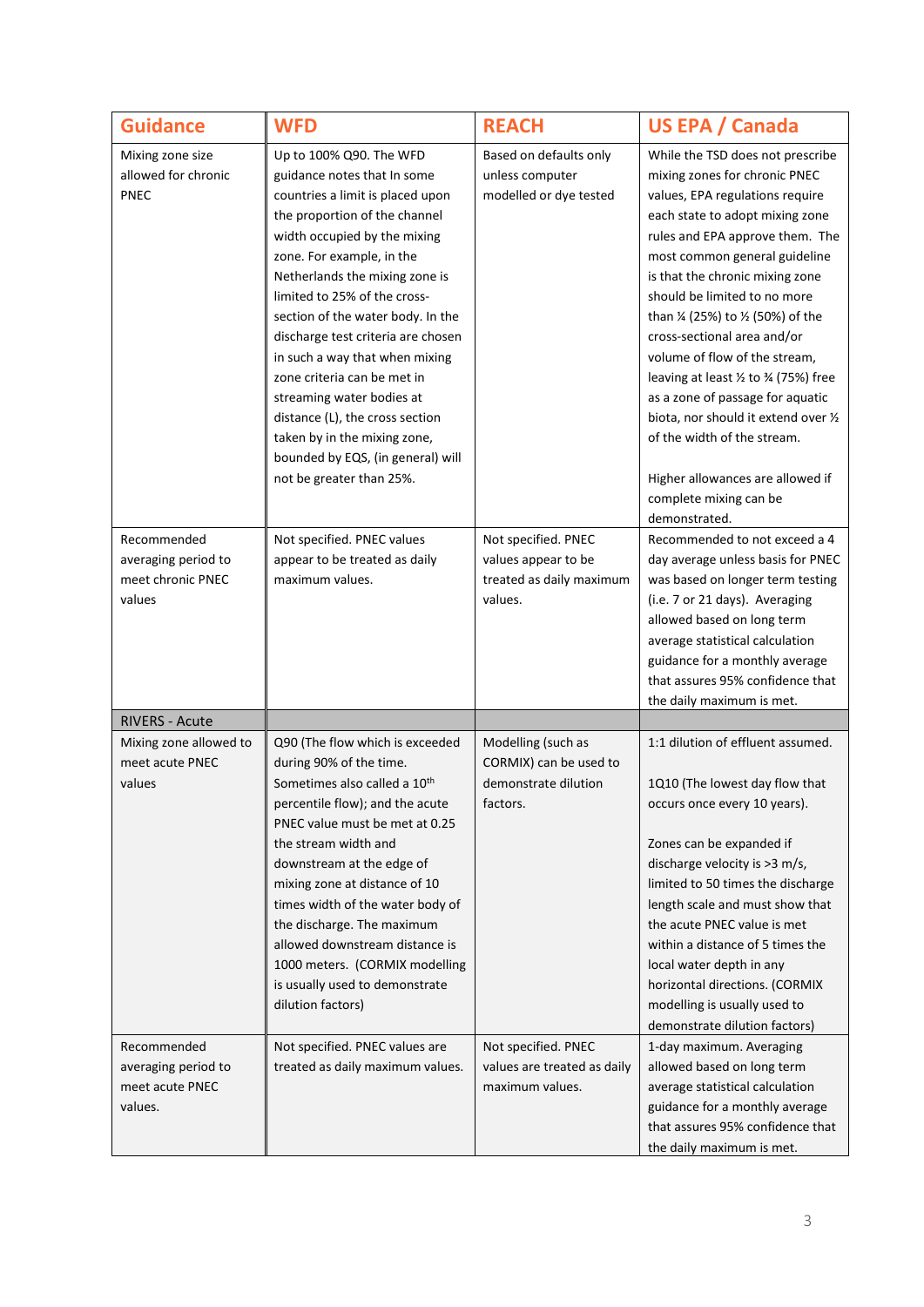| <b>Guidance</b>                                                                 | <b>WFD</b>                                                                                                                                                                                                                                                                                                                                                                                             | <b>REACH</b>                             | <b>US EPA / Canada</b>                                                                                                                                                                       |
|---------------------------------------------------------------------------------|--------------------------------------------------------------------------------------------------------------------------------------------------------------------------------------------------------------------------------------------------------------------------------------------------------------------------------------------------------------------------------------------------------|------------------------------------------|----------------------------------------------------------------------------------------------------------------------------------------------------------------------------------------------|
| <b>RIVERS Drinking</b><br>Water                                                 |                                                                                                                                                                                                                                                                                                                                                                                                        |                                          |                                                                                                                                                                                              |
| Default dilution factor<br>for drinking water PNEC<br>values                    | No default dilution factor<br>specified.                                                                                                                                                                                                                                                                                                                                                               | No default dilution factor<br>specified. | 30Q5 for non-carcinogens; and<br>harmonic mean flow for<br>carcinogens.                                                                                                                      |
| Site specific dilution<br>analysis to meet<br>drinking water PNEC<br>values     | Where drinking water is located<br>in the vicinity of the discharge<br>point, it is important to ensure<br>that these form part of the<br>overall appraisal process when<br>determining the mixing zone. The<br>distance between such features<br>and the discharge point can be of<br>great importance, especially<br>when the distance is less then L<br>or 10 times the width of the<br>water body. | Not specified.                           | Advanced computer simulations<br>may be allowed to refine loading<br>capacity.                                                                                                               |
| Recommended<br>averaging period to<br>meet drinking water<br><b>PNEC</b> values | Not Specified.                                                                                                                                                                                                                                                                                                                                                                                         | Not Specified.                           | 1-day maximum. Averaging<br>allowed based on long term<br>average statistical calculation<br>guidance for a monthly average<br>that assures 95% confidence that<br>the daily maximum is met. |
| LAKES - Chronic                                                                 | <b>WFD</b>                                                                                                                                                                                                                                                                                                                                                                                             | <b>REACH</b>                             | US EPA/Canada                                                                                                                                                                                |
| Default dilution factor<br>for chronic PNEC values                              | Where there is no flow or rainfall<br>(the ultimate worst-case)<br>scenario) the effluent<br>concentration thus has to meet<br>EQS because in theory the<br>concentration reaches EQS due<br>to lack of dilution by other<br>streams, not taking into account<br>processes such as partition,<br>degradation and evaporation.                                                                          | Not specified.                           | Discharges to lakes are not<br>entitled to a default mixing zone.<br>Effluents shall meet chronic PNEC<br>values at the point of discharge.                                                  |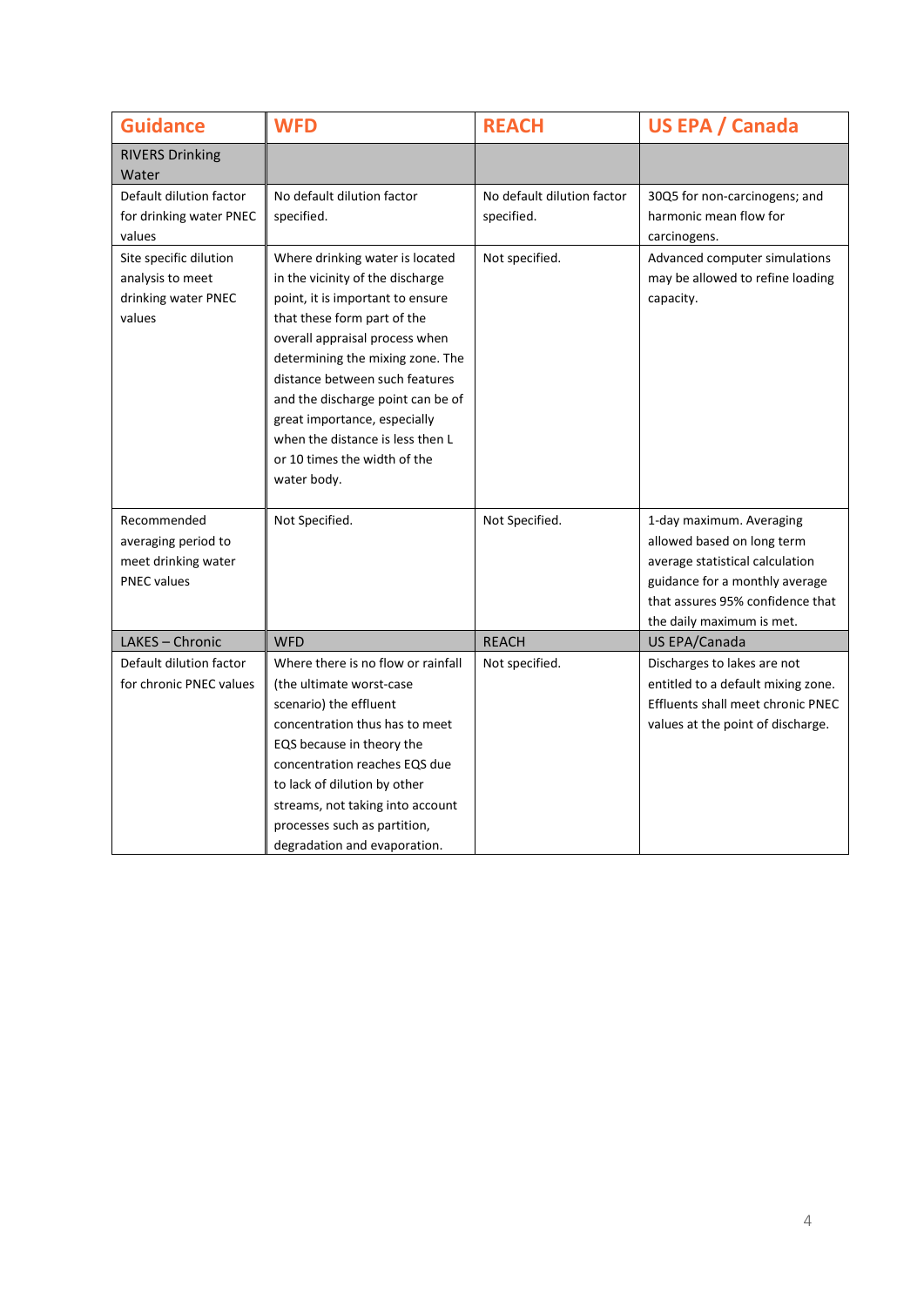| <b>Guidance</b>                                                    | <b>WFD</b>                                                                                                                                                                                                                                                                                                                                                                                                                                                                                                                                                                                                 | <b>REACH</b>                                                                                                           | <b>US EPA / Canada</b>                                                                                                                                                                                                                                                                                                                                                                      |
|--------------------------------------------------------------------|------------------------------------------------------------------------------------------------------------------------------------------------------------------------------------------------------------------------------------------------------------------------------------------------------------------------------------------------------------------------------------------------------------------------------------------------------------------------------------------------------------------------------------------------------------------------------------------------------------|------------------------------------------------------------------------------------------------------------------------|---------------------------------------------------------------------------------------------------------------------------------------------------------------------------------------------------------------------------------------------------------------------------------------------------------------------------------------------------------------------------------------------|
| Site specific dilution<br>analysis to meet<br>chronic PNEC values  | Difficult to identify simple criteria<br>for lakes. One of the most<br>determining factors in this<br>context is the type of initial<br>mixing. Two types of mixing can<br>be identified PLUME-mixing and<br>JET-mixing. Mixing in the near<br>vicinity of the point of discharge<br>(the first few meters) can be<br>described by either jet-mixing or<br>plume-mixing. The mixing pattern<br>with the highest calculated<br>mixing-factor is used to describe<br>the mixing in the first few m from<br>the point of discharge. Use of<br>mixing models can produce<br>dilution factors of 10 or greater. | Modelling (such as<br>CORMIX) can be used to<br>demonstrate dilution<br>factors.                                       | Ambient mixing is minor for lakes<br>and reservoirs because flow<br>velocity is assumed to be minimal<br>and mixing is accomplished by<br>means of the discharge<br>momentum and buoyancy. While<br>EPA has not nationally set mixing<br>zones for lakes, it has approved<br>default dilution factors of 10:1 or<br>up to 10% of a lake surface area,<br>whichever is less, in many states. |
| Recommended<br>averaging period to<br>meet chronic PNEC<br>values  | Not specified. PNEC values<br>appear to be treated as daily<br>maximum values.                                                                                                                                                                                                                                                                                                                                                                                                                                                                                                                             | Not specified. PNEC<br>values appear to be<br>treated as daily maximum<br>values.                                      | Recommended to not exceed a 4<br>day average unless basis for PNEC<br>was based on longer term testing<br>(i.e. 7 or 21 days). Averaging<br>allowed based on long term<br>average statistical calculation<br>guidance for a monthly average<br>that assures 95% confidence that<br>the daily maximum is met. See<br>TSD for more details                                                    |
| LAKES - Acute                                                      | <b>WFD</b>                                                                                                                                                                                                                                                                                                                                                                                                                                                                                                                                                                                                 | <b>REACH</b>                                                                                                           | US EPA/Canada                                                                                                                                                                                                                                                                                                                                                                               |
| Default Mixing zone<br>allowed to meet acute<br><b>PNEC values</b> | No default mixing zones for acute<br>PNEC values.                                                                                                                                                                                                                                                                                                                                                                                                                                                                                                                                                          | No default mixing zones<br>for acute PNEC values.                                                                      | No default mixing zones for acute<br>PNEC values.                                                                                                                                                                                                                                                                                                                                           |
| Site Specific Acute<br>mixing zones to meet<br>acute PNEC values   | Acute mixing zones shall be sized<br>on a case-by-case basis.<br>Computer modelling or dye<br>testing can be used.                                                                                                                                                                                                                                                                                                                                                                                                                                                                                         | Acute mixing zones shall<br>be sized on a case-by-<br>case basis. Computer<br>modelling or dye testing<br>can be used. | Acute mixing zones shall be sized<br>on a case-by-case basis.<br>Computer modelling or dye<br>testing can be used.                                                                                                                                                                                                                                                                          |
| Recommended<br>averaging period to<br>meet acute PNEC<br>values.   | Not specified. PNEC values are<br>treated as daily maximum values.                                                                                                                                                                                                                                                                                                                                                                                                                                                                                                                                         | Not specified. PNEC<br>values are treated as daily<br>maximum values.                                                  | 1-day maximum. Averaging<br>allowed based on long term<br>average statistical calculation<br>guidance for a monthly average<br>that assures 95% confidence that<br>the daily maximum is met. See<br>TSD for more details.                                                                                                                                                                   |
| LAKES - Drinking                                                   | <b>WFD</b>                                                                                                                                                                                                                                                                                                                                                                                                                                                                                                                                                                                                 | <b>REACH</b>                                                                                                           | US EPA/Canada                                                                                                                                                                                                                                                                                                                                                                               |
| Water<br>Default dilution factor                                   |                                                                                                                                                                                                                                                                                                                                                                                                                                                                                                                                                                                                            | No default dilution factor                                                                                             | Same as chronic PNEC value                                                                                                                                                                                                                                                                                                                                                                  |
| for drinking water PNEC<br>values                                  | No default dilution factor<br>specified.                                                                                                                                                                                                                                                                                                                                                                                                                                                                                                                                                                   | specified.                                                                                                             | default mixing zone (see above).                                                                                                                                                                                                                                                                                                                                                            |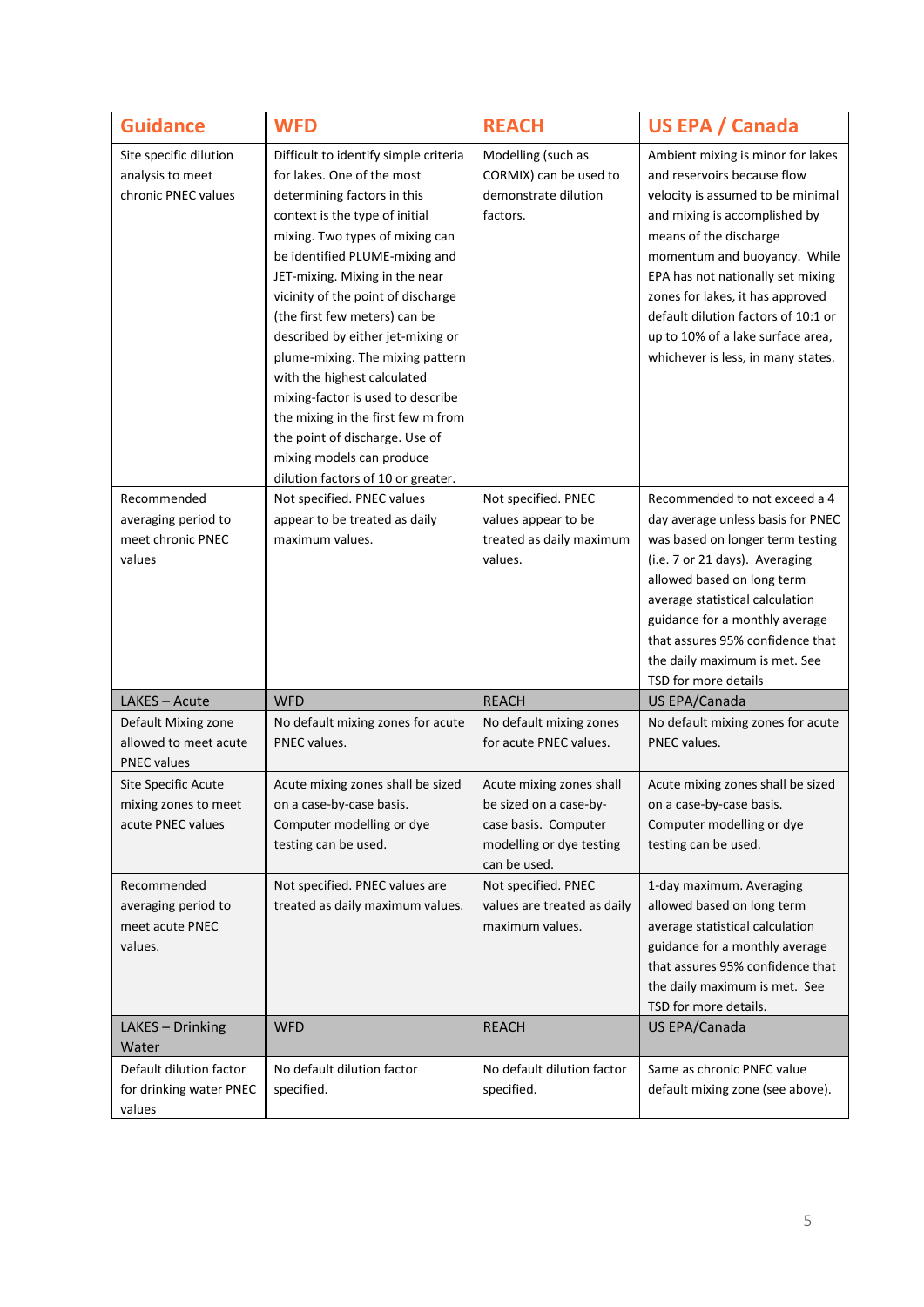| <b>Guidance</b>                                                                 | <b>WFD</b>                                                                                                                                                                                                                                                                                                                                                                                                                                                                                                                                                                                                                                                   | <b>REACH</b>                                                                     | <b>US EPA / Canada</b>                                                                                                                                                                                                            |
|---------------------------------------------------------------------------------|--------------------------------------------------------------------------------------------------------------------------------------------------------------------------------------------------------------------------------------------------------------------------------------------------------------------------------------------------------------------------------------------------------------------------------------------------------------------------------------------------------------------------------------------------------------------------------------------------------------------------------------------------------------|----------------------------------------------------------------------------------|-----------------------------------------------------------------------------------------------------------------------------------------------------------------------------------------------------------------------------------|
| Site specific dilution<br>analysis to meet<br>drinking water PNEC<br>values     | Where drinking water is located<br>in the vicinity of the discharge<br>point, it is important to ensure<br>that these form part of the<br>overall appraisal process when<br>determining the mixing zone. The<br>distance between such features<br>and the discharge point can be of<br>great importance, especially<br>when the distance is less then L<br>or 10 times the width of the<br>water body.                                                                                                                                                                                                                                                       | Not specified.                                                                   | Same as chronic PNEC value site-<br>specific mixing zone (see above).<br>Advanced computer simulations<br>may be allowed to refine loading<br>capacity.                                                                           |
| Recommended<br>averaging period to<br>meet drinking water<br><b>PNEC values</b> | Not Specified.                                                                                                                                                                                                                                                                                                                                                                                                                                                                                                                                                                                                                                               | Not Specified.                                                                   | 1-day maximum. Averaging<br>allowed based on long term<br>average statistical calculation<br>guidance for a monthly average<br>that assures 95% confidence that<br>the daily maximum is met. See<br>TSD for more details.         |
| <b>OCEAN Chronic</b>                                                            | <b>WFD</b>                                                                                                                                                                                                                                                                                                                                                                                                                                                                                                                                                                                                                                                   | <b>REACH</b>                                                                     | US EPA/Canada                                                                                                                                                                                                                     |
| Default dilution factor<br>for chronic PNEC values                              | For emissions along the shoreline<br>or open waters, the total length<br>of the mixing zone is L m.<br>Equation is used that leads to a<br>mixing zone positioned between<br>a point L/2 m downstream and a<br>point L/2 m upstream of the<br>point of discharge. When using a<br>maximum length of 1000 m for<br>the mixing zone this leads to a<br>mixing zone defined as half a<br>circle with a radius of 500 m. For<br>the average depth at the<br>shoreline a value of 5 m is<br>assumed. This results in a<br>maximum volume of the mixing<br>zone:<br>V <sub>mixing</sub><br>2x (500) <sup>2</sup> ×<br>5 2 1.96 × 10 <sup>6</sup> [m <sup>3</sup> ] | A standard dilution of 100<br>is used when releasing to<br>a marine environment. | No uniform default value from<br>EPA. However, EPA recommends<br>simple single port and multiple<br>port discharge calculations for<br>chronic mixing (i.e. far-field)<br>zones. See Appendix A for<br>calculations and examples. |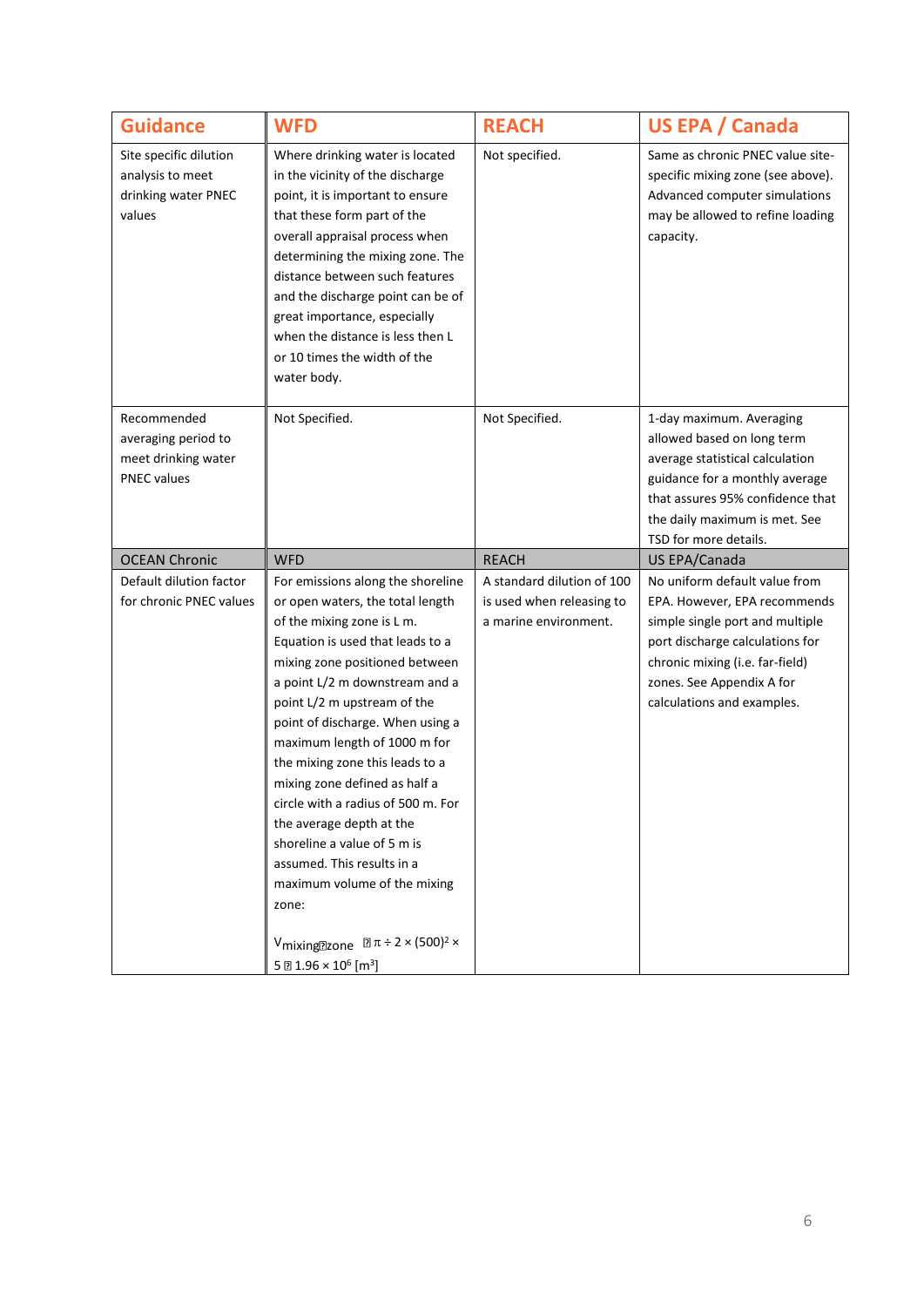| <b>Guidance</b>                                                                              | <b>WFD</b>                                                                                                                                                                                                                                                                                                                                                                                                                                                                                                                                                                                                                                                      | <b>REACH</b>                                                                                                                                                                                                                                                                                                                                            | US EPA / Canada                                                                                                                                                                                                                                                                                                                           |
|----------------------------------------------------------------------------------------------|-----------------------------------------------------------------------------------------------------------------------------------------------------------------------------------------------------------------------------------------------------------------------------------------------------------------------------------------------------------------------------------------------------------------------------------------------------------------------------------------------------------------------------------------------------------------------------------------------------------------------------------------------------------------|---------------------------------------------------------------------------------------------------------------------------------------------------------------------------------------------------------------------------------------------------------------------------------------------------------------------------------------------------------|-------------------------------------------------------------------------------------------------------------------------------------------------------------------------------------------------------------------------------------------------------------------------------------------------------------------------------------------|
| Ocean dilution used for<br>site specific dilution<br>analysis to meet<br>chronic PNEC values | For emissions along the shoreline<br>or open waters, the total length<br>of the mixing zone is L m.<br>Equation is used that leads to a<br>mixing zone positioned between<br>a point L/2 m downstream and a<br>point L/2 m upstream of the<br>point of discharge. When using a<br>maximum length of 1000 m for<br>the mixing zone this leads to a<br>mixing zone defined as half a<br>circle with a radius of 500 m. For<br>the average depth at the<br>shoreline a value of 5 m is<br>assumed. This results in a<br>maximum volume of the mixing<br>zone:<br>Vmixing<br>2zone $\boxed{2}$ $\pi \div 2 \times (500)^2 \times$<br>$D[m^3]$<br>D = specific depth | When carrying out a site-<br>specific assessment,<br>specific data on the<br>receiving water may be<br>used with regard to the<br>dilution capacity of the<br>environment (site-specific<br>data should be justified<br>and explained). However,<br>it should be noted that a<br>dilution factor higher<br>than 1000 should not be<br>used in any case. | Computer modelling or dye<br>testing can be used.                                                                                                                                                                                                                                                                                         |
| Mixing zone size<br>allowed for chronic<br><b>PNEC</b>                                       | Computer modelling or dye<br>testing can be used.                                                                                                                                                                                                                                                                                                                                                                                                                                                                                                                                                                                                               | Computer modelling or<br>dye testing can be used.                                                                                                                                                                                                                                                                                                       | Computer modelling or dye<br>testing can be used.                                                                                                                                                                                                                                                                                         |
| Recommended<br>averaging period to<br>meet chronic PNEC<br>values                            | Not specified. PNEC values<br>appear to be treated as daily<br>maximum values.                                                                                                                                                                                                                                                                                                                                                                                                                                                                                                                                                                                  | Not specified. PNEC<br>values appear to be<br>treated as daily maximum<br>values.                                                                                                                                                                                                                                                                       | Recommended to not exceed a 4<br>day average unless basis for PNEC<br>was based on longer term testing<br>(i.e. 7 or 21 days). Averaging<br>allowed based on long term<br>average statistical calculation<br>guidance for a monthly average<br>that assures 95% confidence that<br>the daily maximum is met. See<br>TSD for more details. |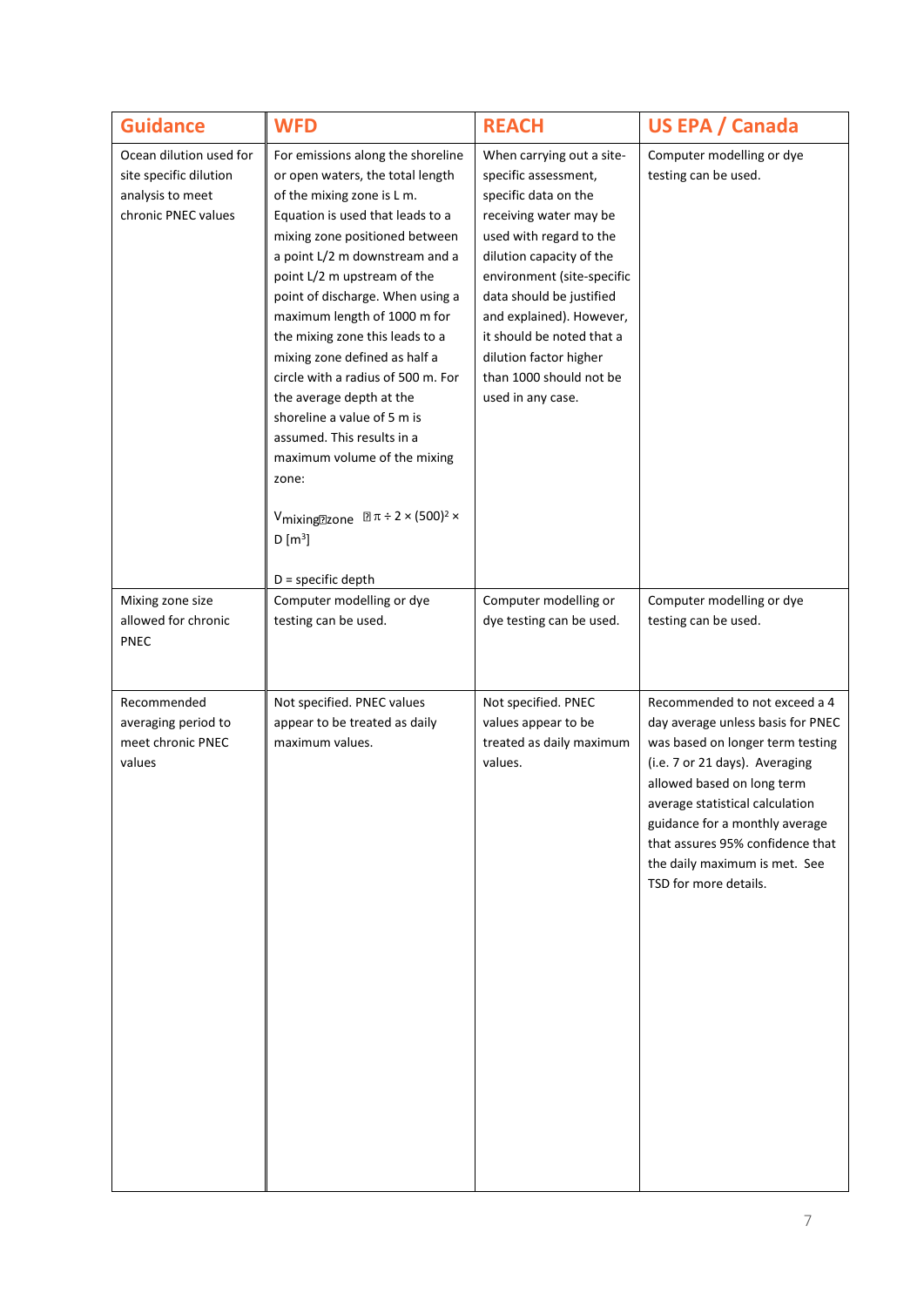| <b>Guidance</b>                           | <b>WFD</b>                                                         | <b>REACH</b>                | <b>US EPA / Canada</b>                                           |
|-------------------------------------------|--------------------------------------------------------------------|-----------------------------|------------------------------------------------------------------|
| <b>OCEAN Acute</b>                        | <b>WFD</b>                                                         | <b>REACH</b>                | US EPA/Canada                                                    |
| Mixing zone allowed to<br>meet acute PNEC | Initial mixing adjacent to the<br>point of discharge jet-mixing or |                             | The TSD recommends a simplistic<br>screening equation be used to |
| values                                    | plume-mixing can be estimated.                                     |                             | estimate the initial dilution                                    |
|                                           | See pages 17-18 in the                                             |                             | available in the vicinity of a                                   |
|                                           |                                                                    |                             | discharge using the following                                    |
|                                           |                                                                    |                             | equation:                                                        |
|                                           |                                                                    |                             | $S = 0.3 (x/d)$                                                  |
|                                           |                                                                    |                             | $S = flux$ -averaged dilution                                    |
|                                           |                                                                    |                             | $x = distance from outlet$                                       |
|                                           |                                                                    |                             | $d =$ diameter of discharge                                      |
|                                           |                                                                    |                             | outlet                                                           |
|                                           |                                                                    |                             |                                                                  |
|                                           |                                                                    |                             | The equation provides a                                          |
|                                           |                                                                    |                             | minimum estimate of mixing                                       |
|                                           |                                                                    |                             | because it is based on the                                       |
|                                           |                                                                    |                             | assumptions that outlet velocity                                 |
|                                           |                                                                    |                             | is zero and the discharge is                                     |
|                                           |                                                                    |                             | neutrally buoyant. See TSD for                                   |
|                                           |                                                                    |                             | more details.                                                    |
| Recommended                               | Not specified. PNEC values are                                     | Not specified. PNEC         | 1-day maximum. Averaging                                         |
| averaging period to                       | treated as daily maximum values.                                   | values are treated as daily | allowed based on long term                                       |
| meet acute PNEC                           |                                                                    | maximum values.             | average statistical calculation                                  |
| values                                    |                                                                    |                             | guidance for a monthly average                                   |
|                                           |                                                                    |                             | that assures 95% confidence that                                 |
|                                           |                                                                    |                             | the daily maximum is met. See                                    |
|                                           |                                                                    |                             | TSD for more details.                                            |

## **Example Calculations of Allowable Discharges Based on Receiving Water Body and Guidance Followed**

Table 7 demonstrates how the size of the receiving water body (e.g. low, medium, high and very high rivers; shallow, medium, and deep oceans) and guidance followed impacts the calculated allowable mass discharges to meet chronic and acute PNEC values.

The following assumptions were made for the comparisons of the three guidances summarized:

- River Example Calculations used an assumed upstream concentration of 0.
- No high rate effluent diffuser
- The chronic PNEC is 1 ag/L and the acute PNEC is 10 ag/L;
- The upstream flow values used were obtained from gaging station on a river in Spain. The average, Q90 and 7Q10 flow values were calculated from an 11 year data set: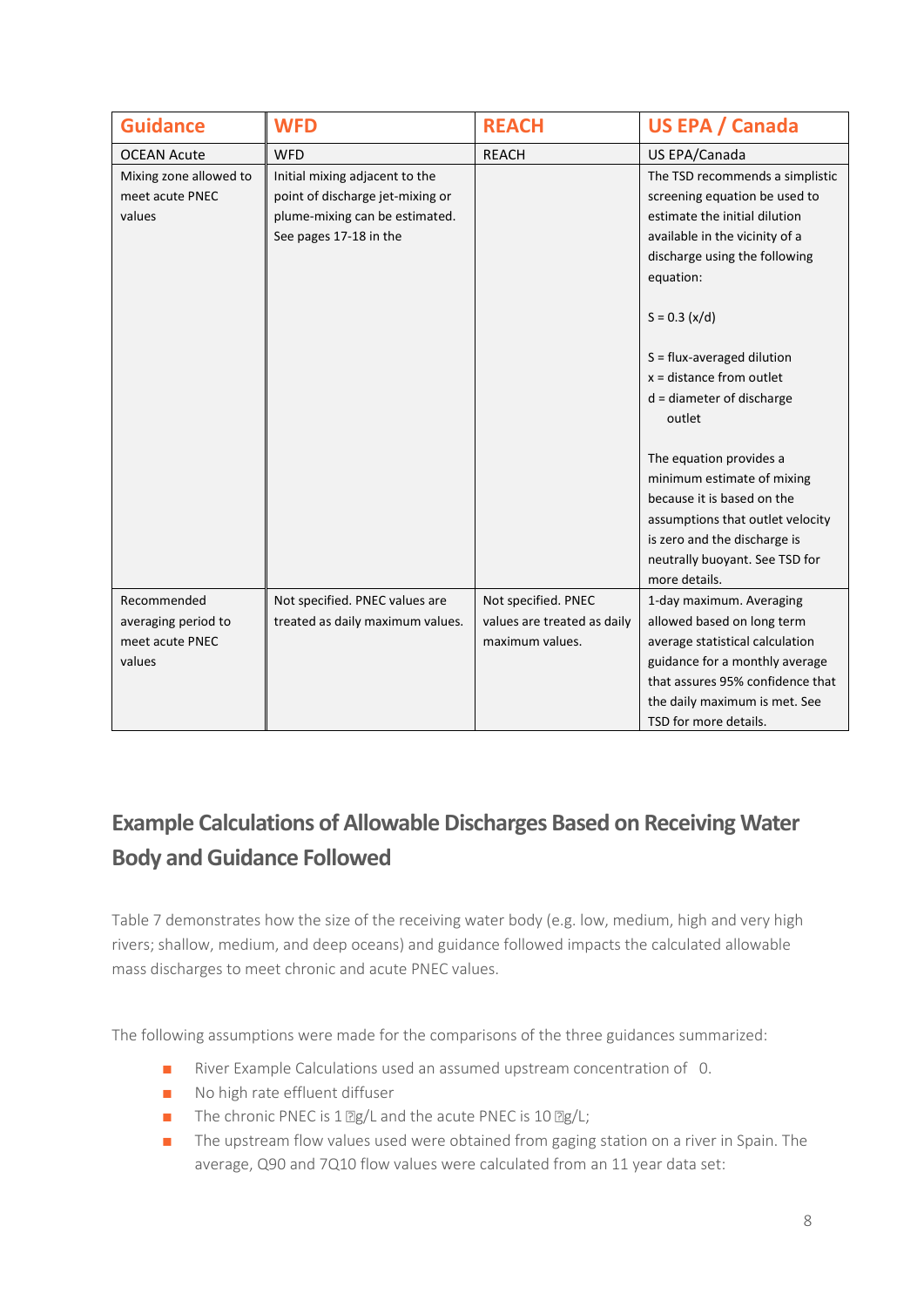- o Average flow = 510,037 m3/day
- o Q90 flow = 28,944 m3/day
- o 7Q10 flow = 8,220 m3/day

For illustration purposes, the Q90 and 7Q10 values were simply progressively increased by factors of 10, 100 and 1,000 to show medium, large and very large dilution ratios.

#### Ocean Examples

A single discharge port was assumed for 1,000 m3/day, 10,000 m3/day and 100,000 m3/day discharges into a shallow depth (5 meter), a medium depth (30 meter) and a deep depth (60 meter) in the ocean. Effluent discharge velocity at port equals 1 m3/sec (not a high velocity diffuser – no acute mixing zone).

*Table 7 Results for the different Guidances*

| Water  | Effluent              | Upstream              | Effluent        | Chronic         | Acute                       | Allowable         | Allowable         | Allowable         |
|--------|-----------------------|-----------------------|-----------------|-----------------|-----------------------------|-------------------|-------------------|-------------------|
| type   | Discharge             | Flow                  | Discharge       | <b>PNEC</b>     | <b>PNEC</b>                 | Mass              | Mass              | Mass              |
|        | Volume                |                       | to River        |                 |                             | discharge         | discharge         | discharge         |
|        |                       |                       | <b>Dilution</b> |                 |                             | for Chronic       | for Chronic       | for Acute         |
|        |                       |                       | Ratio           |                 |                             | <b>PNEC</b> value | <b>PNEC</b> value | <b>PNEC</b> value |
|        |                       |                       |                 |                 |                             | (100%             | (25%              | (25%              |
|        |                       |                       |                 |                 |                             | stream            | stream            | stream            |
|        |                       |                       |                 |                 |                             | dilution)         | dilution)         | dilution)         |
| River  | (m <sup>3</sup> /day) | (m <sup>3</sup> /day) |                 | $(\sqrt{2}g/L)$ | $\left(\frac{p}{2}L\right)$ | kg/day            | kg/day            | kg/day            |
| Small  | 10,000                | 28,944                | 2.8944          | $\mathbf{1}$    | 10                          | 0.04              | 0.02              | 0.17              |
| River  |                       |                       |                 |                 |                             |                   |                   |                   |
| Medium | 10,000                | 289,440               | 28.944          | $\mathbf{1}$    | 10                          | 0.30              | 0.08              | 0.82              |
| River  |                       |                       |                 |                 |                             |                   |                   |                   |
| Large  | 10,000                | 2,894,400             | 289.44          | $\mathbf{1}$    | 10                          | 2.90              | 0.73              | 7.34              |
| River  |                       |                       |                 |                 |                             |                   |                   |                   |
| Very   | 10,000                | 28,944,000            | 2894.4          | $\mathbf{1}$    | 10                          | 28.95             | 7.25              | 72.46             |
| Large  |                       |                       |                 |                 |                             |                   |                   |                   |

### A. WFD Guidance Results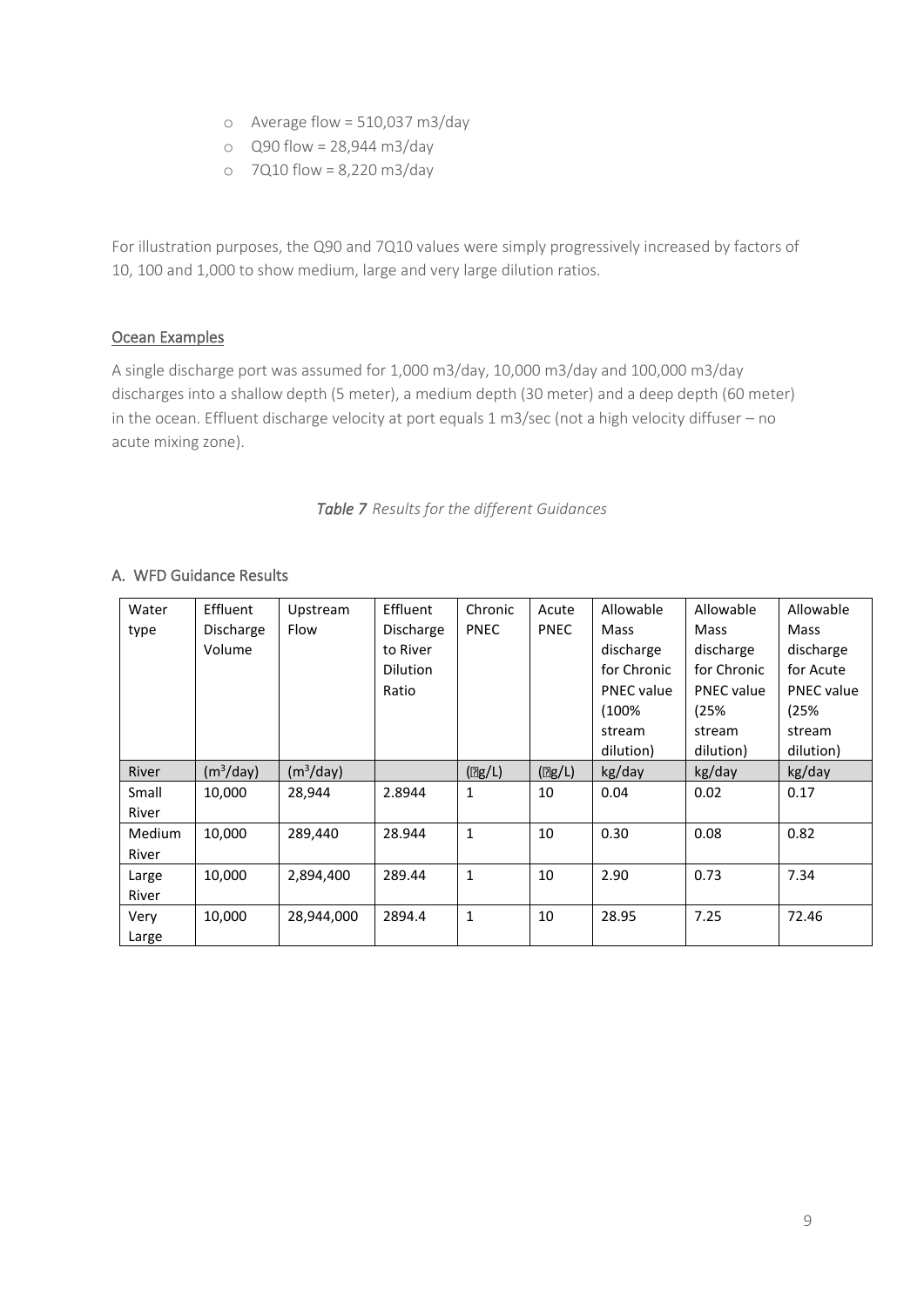| Water         | Port  | Effluent              | Effluent         | Effluent        | Chronic     | Acute                       | Allowable         | Allowable   |
|---------------|-------|-----------------------|------------------|-----------------|-------------|-----------------------------|-------------------|-------------|
| type          | Depth | <b>Discharge</b>      | <b>Discharge</b> | Discharge       | <b>PNEC</b> | <b>PNEC</b>                 | Mass              | Mass        |
|               |       | Volume                | Velocity         | to Ocean        |             |                             | discharge for     | discharge   |
|               |       |                       |                  | <b>Dilution</b> |             |                             | Chronic           | for Acute   |
|               |       |                       |                  | Ratio           |             |                             | <b>PNEC</b> value | <b>PNEC</b> |
|               |       |                       |                  |                 |             |                             |                   | value       |
| Ocean         | m     | (m <sup>3</sup> /day) | m/sec            |                 | (2g/L)      | $\left(\frac{p}{2}L\right)$ | kg/day            | kg/day      |
| Shallow       | 5     | 10,000                | 1.0              | 196             | 1           | 10                          | 1.96              | 0.10        |
| <b>Medium</b> | 25    | 10.000                | 1.0              | 980             | 1           | 10                          | 9.80              | 0.10        |
| Deep          | 50    | 10,000                | 1.0              | 1,960           | 1           | 10                          | 19.60             | 0.10        |

### B. REACH Guidance Results

| Water<br>type          | Effluent<br>Dis-<br>charge<br>Volume | Default<br>Dilution<br>of 10:1 | Upstream<br>Flow Q90  | Effluent<br>Dis-<br>charge to<br>River<br><b>Dilution</b><br>Ratio | Chro-<br>nic<br><b>PNEC</b> | Acute<br><b>PNEC</b> | Allowable<br>Mass<br>discharge<br>for<br>chronic<br><b>PNEC</b><br>value<br>(default<br>stream<br>dilution) | Allowable<br>Mass<br>discharge<br>for<br>chronic<br><b>PNEC</b><br>value<br>(100%<br>stream<br>dilution) | Allowable<br>Mass<br>discharge<br>for acute<br><b>PNEC</b> value<br>(no stream<br>dilution) |
|------------------------|--------------------------------------|--------------------------------|-----------------------|--------------------------------------------------------------------|-----------------------------|----------------------|-------------------------------------------------------------------------------------------------------------|----------------------------------------------------------------------------------------------------------|---------------------------------------------------------------------------------------------|
| River                  | (m <sup>3</sup> /day)                | (m <sup>3</sup> /day)          | (m <sup>3</sup> /day) |                                                                    | $(\Box g/L)$                | $(\mathbb{R}g/L)$    | kg/day                                                                                                      | kg/day                                                                                                   | kg/day                                                                                      |
| Small<br>River         | 10,000                               | 100,000                        | 28,944                | 2.8944                                                             | 1                           | 10                   | 0.35                                                                                                        | 0.04                                                                                                     | 0.10                                                                                        |
| Medium<br>River        | 10,000                               | 100,000                        | 289,440               | 28.944                                                             | $\mathbf{1}$                | 10                   | 0.35                                                                                                        | 0.30                                                                                                     | 0.10                                                                                        |
| Large<br>River         | 10,000                               | 100,000                        | 2,894,400             | 289.44                                                             | $\mathbf{1}$                | 10                   | 0.35                                                                                                        | 2.90                                                                                                     | 0.10                                                                                        |
| Very<br>Large<br>River | 10,000                               | 100,000                        | 28,944,000            | 2894.4                                                             | 1                           | 10                   | 0.35                                                                                                        | 28.95                                                                                                    | 0.10                                                                                        |

| Water   | Port  | Effluent              | Effluent         | Default         | Chronic     | Acute        | <b>Allowable Mass</b> | <b>Allowable Mass</b> |
|---------|-------|-----------------------|------------------|-----------------|-------------|--------------|-----------------------|-----------------------|
| type    | Depth | Discharge             | <b>Discharge</b> | Mixing          | <b>PNEC</b> | <b>PNEC</b>  | discharge for         | discharge for         |
|         |       | Volume                | Velocity         | <b>Dilution</b> |             |              | <b>Chronic PNEC</b>   | <b>Acute PNEC</b>     |
|         |       |                       |                  | Ratio           |             |              | value                 | value                 |
| Ocean   | m     | (m <sup>3</sup> /day) | m/sec            |                 | (2g/L)      | $(\Box g/L)$ | kg/day                | kg/day                |
| Shallow | 5     | 10,000                | 1                | 100:1           | 1           | 10           | 1.00                  | 0.10                  |
| Medium  | 25    | 10,000                | 1                | 100:1           | 1           | 10           | 1.00                  | 0.10                  |
| Deep    | 50    | 10,000                | 1                | 100:1           | 1           | 10           | 1.00                  | 0.10                  |